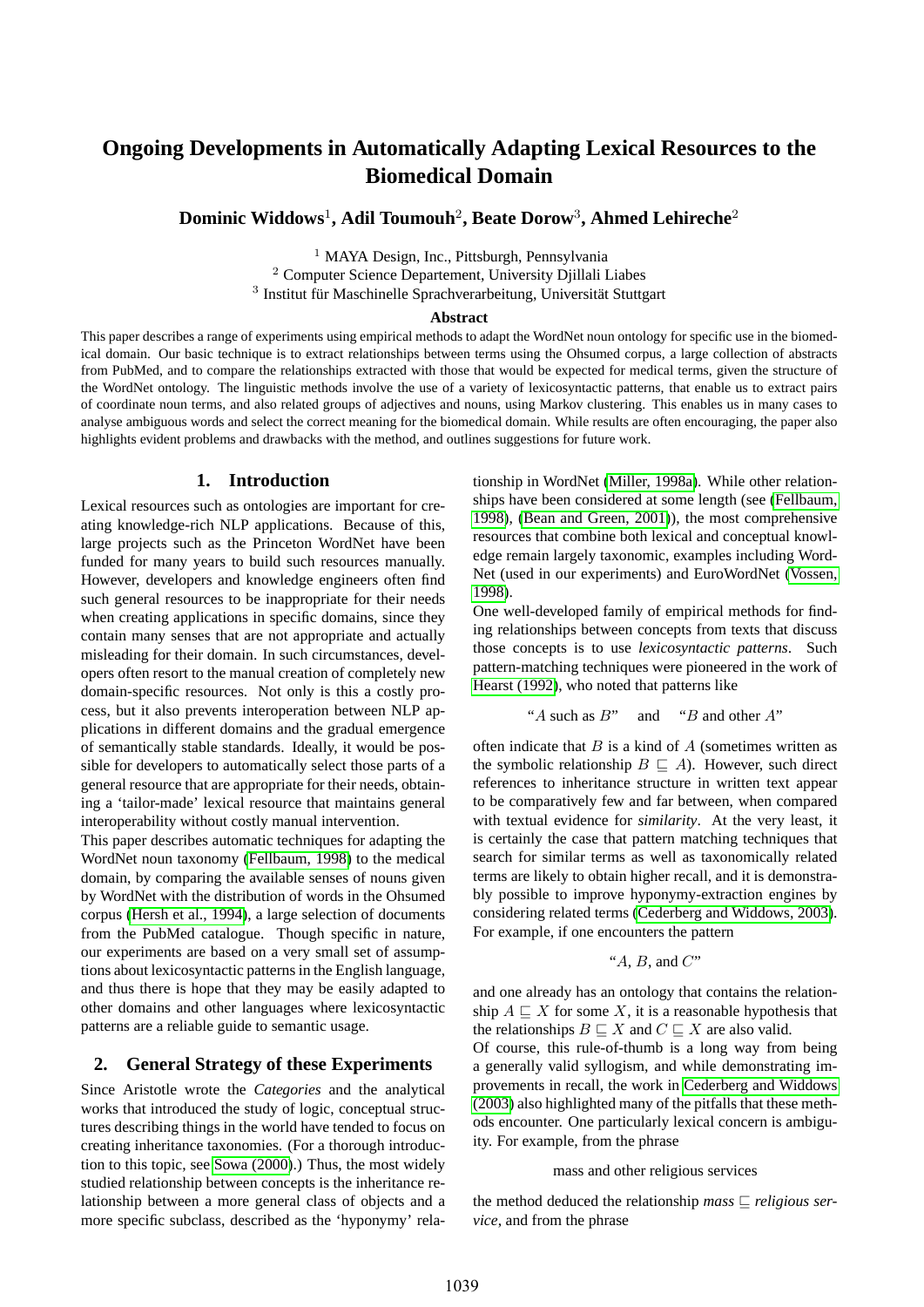#### mass, charge and spin

deduced that *charge* and *spin* are similar terms to *mass*. However, the conclusion that *charge* and *spin* are also *religious services* is mistaken, because the relationships in question are between different senses of the ambiguous term *mass*.

Though such examples are a problem for any attempt to infer relationships naïvely between words, they are not altogether negative. A system encountering the phrase "mass and charge" may well use the cooccurrence of these terms to infer than, in this context, *mass* refers to a physical property not a religious service. As an alternative example, a document containing the phrase "doctor and nurse" is probably using *doctor* to mean *physician* rather than *learned person*. This observation was made by [Resnik \(1999\)](#page-5-8) and used for the purpose of word sense disambiguation.

This line of research led us to the main purpose of this paper. In order to successfully adapt general ontologies to particular domains, learning new domain-specific terms (ontology enrichment) is not sufficient. It is also necessary to work out which senses of terms given in the general ontology are valid in the specific domain. This task may be described as *ontology pruning*. As a practical task, ontology pruning is increasing in importance as lexical resources increase their coverage. Ten years ago, the refrain "ontologies don't contain the stuff I need" may have been common. Nowadays, the complaint "ontologies introduce a whole load of stuff I don't need" is just as valid.

Progress in both automatic relation extraction and word sense disambiguation over the past 15 years led us to believe that the problem of ontology pruning could be addressed by comparing the results of lexicosyntactic pattern matching experiments with the structure of the WordNet noun taxonomy. It should also be noted that experiments in domain adaptation of lexical resources have been performed using broader statistical analyses (see for example [\(Buitelaar and Sacaleanu, 2001\)](#page-5-9)), and this general field of research seems set to expand in importance.

The methods discussed in the following sections include extraction through noun-noun coordination patterns and by Markov clustering of adjective-noun pairs. The methods were all applied using the combination of the WordNet noun taxonomy and the Ohsumed corpus [\(Hersh et al.,](#page-5-1) [1994\)](#page-5-1), which contains several years of abstracts from the PubMed catalogue of the US National Library of Medicine.

## **3. Noun Coordination Pattern Ontology Pruning System**

Two or more nouns are described to be in *coordination* [\(Huddleston and Pullum, 2002,](#page-5-10) p. 1287) if they occur in a list, e.g., if they are separated by a conjunction or are comma-separated. For example, in the phrase "apples, pears and ackees," each of the three nouns occurs in coordination with the other two. This information can be used to great effect, for example, to build a graph in which each noun is a node and two nodes are linked if they occur in a coordination pattern in some corpus [\(Widdows and Dorow,](#page-5-11) [2002\)](#page-5-11), [\(Widdows, 2004,](#page-5-12) Ch 2, 4), and this technique has led to successful results in lexical acquisition tasks. (For example, you may not have known that an *ackee* is a fruit, but you might be tempted to hazard a guess that it is, and in this case, you would be correct.)

Because of the relative maturity and success of systems based on noun coordination pattern extraction, an end-toend prototype for selecting medical senses of WordNet terms was constructed and evaluated. Our system architecture is described in Figure [1.](#page-2-0)

An important concept in this process is the Lowest Common Ancestor (LCA) of a pair of terms in the WordNet taxonomy. The LCA corresponds to the Least Upper Bound or *join* in lattice theory and the disjunction in logic. The LCA of two example noun pairs is shown in Figure [2.](#page-2-1) As described by [Resnik \(1999\)](#page-5-8), the LCA concept can be used to select between several senses of an ambiguous term in a coordination pattern. The LCA of the terms  $A$  and  $B$  can be written  $A \vee B$ , using lattice theoretic notation. For an ambiguous term A with senses  $A_1$ ,  $A_2$ , etc., occurring in the coordination pattern " $A$  and  $B$ ", we compute the LCA  $A_j \vee B$  for each of the senses  $A_j$ . The sense which is most closely related to  $B$  is usually the sense  $A_j$  whose LCA  $A_j \vee B$  is lowest in the hierarchy. If B is a term from the medical domain, it then makes sense to assume that the sense  $A_j$  is the most relevant to the medical domain.

Step by step, the algorithm for using noun coordination patterns to find such medical senses is as follows:

- 1. In Stage 1, we start by processing the Ohsumed corpus in order to extract pairs of nouns separated by a conjunctions, from which we constitute a set of word pairs (the two nouns of the conjunction). This method extracted word pairs, including general and medical terms. (Words that occur more in Ohsumed than in the British National Corpus ([www.](www.natcorp.ox.ac.uk) [natcorp.ox.ac.uk](www.natcorp.ox.ac.uk)) are considered to be more domain-specific.) These two tasks are performed by the *Noun CJC Noun Extraction Module* and *Terms Frequencies Extraction Module*. Stage 1 therefore outputs a collection of pairs of words which are important to the medical domain, though it does nothing to indicate which senses of these words are important in the medical domain.
- 2. The most important part is Stage 2. The *Similarity Module* attempts to find the Lowest Common Ancestor (LCA) for each word pair, dividing the results into a "success set" of pairs for which an LCA was found, and a "failure set" of pairs for which no LCA was found. (This set largely consists of pairs containing words which are absent from WordNet.) The success set is further partitioned into 3 sets as follows:
	- Those terms for which a single LCA was found which gave a unique sense of the input terms
	- Those terms for which multiple LCAs were found
	- Those terms for which a single LCA was found which subsumed multiple senses of the input terms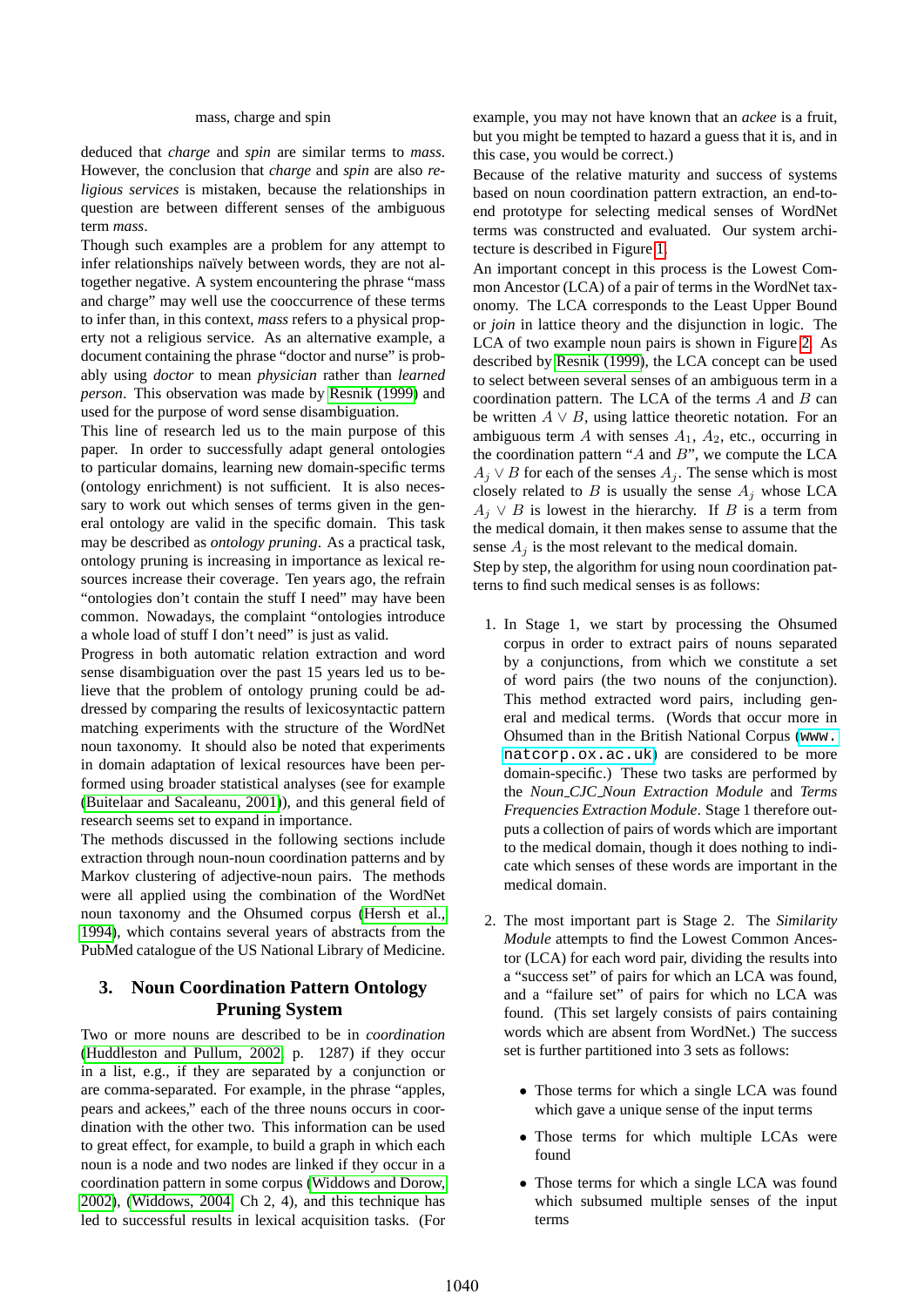

<span id="page-2-0"></span>Figure 1: System architecture for coordinate noun based ontology adaptation



<span id="page-2-1"></span>Figure 2: A fragment of the WordNet hierarchy, showing that the LCA of *doctor* and *nurse* is *health professional*, whereas the LCA of *doctor* and *general* is *person*.

3. In Stage 3, we evaluate the results in the success set output by stage 2. The *Right Medical Sense Checking Module* is made up of two modules and assisted by an expert of the domain.

#### **3.1. Results of Noun Coordination Experiments**

We extracted from Ohsumed 57887 word pairs (the two nouns of conjunctions)(115774 words). In Stage 2, the cardinality of the Success Set is 34220 pairs, and that one of the Failure Set (for which no LCA was found) is 23667

pairs. Of the Success Set, 26399 words had multiple senses in WordNet but a unique sense was chosen using our system. This was the largest collection of results, and also the one for which the best system performance was observed. Due to the fact that Success Set is large, we used the first 126 pairs as a sample for expert evaluation. This sample contained 84 pairs for which a unique sense was proposed for ambiguous words. It includes 136 domain-specific words and 32 general ones. For the domain-specific terms (those occurring more frequently in the Ohsumed corpus than the BNC), success in keeping the right sense for the medical domain was 72%. Performance for the more general terms was less effective. Similarly, performance on those terms for which multiple LCAs were found was less good (slightly over 50%). These results are described in much more detail by [Toumouh et al. \(2006\)](#page-5-13).

#### **4. Adjective-Noun Clustering Experiments**

In this section, we describe a preliminary experiment which investigates the potential of syntagmatic relationships for improving the recognition of a noun's medical senses. The experiments follow the pattern of building a combinatoric model of words and their relationships based upon some shared occurrence pattern in a corpus, and using clustering techniques on the resulting graph [\(Dorow, 2006\)](#page-5-14).

Many of the coordinated noun pairs in the Failure Set are not related by (co-)hyponymy as assumed, but instead by, for example, entailment, meronymy (part-to-whole) or a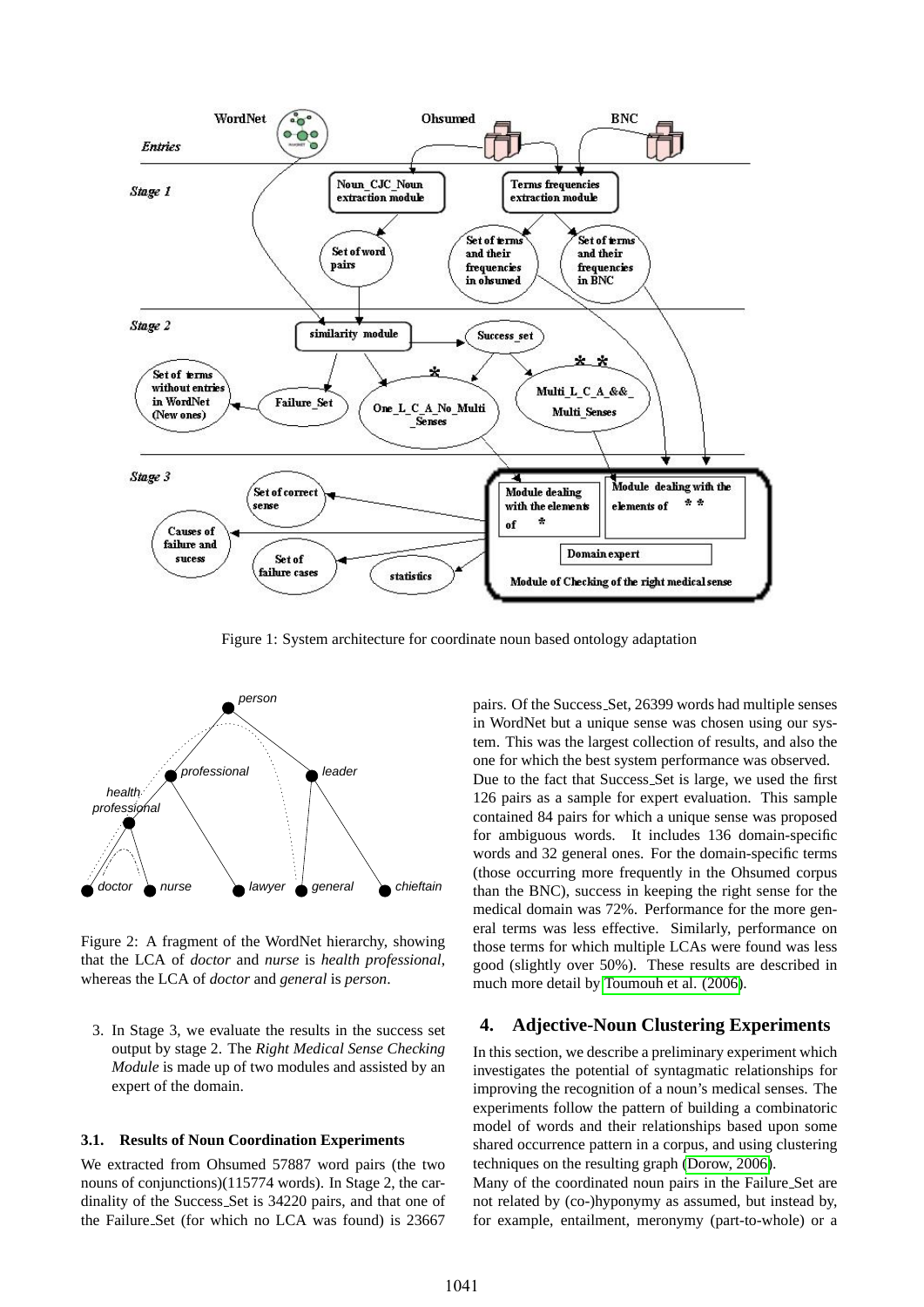noun-to-attribute relation (e.g., *dose and efficacy* and *memory and its decline*, *a vascular renin-angiotensin system and its role in modulating sympathetic activity*). Such terms are hence distant in the WordNet noun hierarchy, though they are still related. (This inadequacy with purely taxonomic representations of meaning is sometimes described as the *Tennis Problem* [\(Fellbaum, 1998\)](#page-5-0).)

Syntagmatic relationships, such as adjective-noun, verbsubject and verb-object relationships, have been successfully used to assess similarity between words [\(Lin, 1998\)](#page-5-15). A logical next step in our experiments with the Ohsumed corpus was to try to extract relations based upon lexicosyntactic patterns that tend to reflect syntagmatic relationships. To assess and compare the discriminative power of syntagmatic relationships with that of simple coordination information, we proceeded as follows.

- We used pattern matching on the PoS tags to collect pairs of adjectives and the nouns they modify. We extracted a total of 206, 595 adjective-noun pairs.
- Rarely occurring pairs (frequency  $\leq$  3) and weak associations (mutual information  $\leq 6$ ) were discarded.
- This left 35, 244 significant adjective-noun pairs (involving 4,615 nouns and 4,722 adjectives).

The set of adjective-noun relationships naturally gives rise to a bipartite graph, a graph which consists of two sets of nodes, adjectives and nouns, and in which links connect an adjective with the nouns it modifies and vice versa. From this bipartite adjective-noun graph, we can construct a projected noun-noun graph, by linking any two nouns if they share a critical number of adjectives (5 in our experiment). Ignoring isolated nodes, the projected noun-noun graph contains 662 nodes and 2, 168 links. This is much smaller than the earlier noun-noun graph from coordination patterns alone, mainly because the filtering conditions were quite strict. Recall could easily be improved by relaxing these conditions, though our original goal was to quickly compare the precision of this method with that of the nounnoun coordination method.

Using Markov Clustering [\(van Dongen, 2000\)](#page-5-16), we divided the noun-noun graph into 120 (non-overlapping) dense regions representing groups of semantically similar words, some of which are listed in Table [1.](#page-3-0)

Our assumption is that within a cluster, each noun assumes only one sense, namely its medical sense. In order to find this medical sense, our strategy was to repeat the LCAbased algorithm described in earlier, for each other cluster member of the noun whose sense we were trying to identify. For a first comparison between this adjective-noun based method and the noun coordination based method described earlier, we compared the senses given by this process with those given by the earlier method on words that were already in the 126 trial set. The (rather sparse) results of this evaluation are presented in Table [2.](#page-3-1) Of the pairs tested, 35 gave the correct medical sense, 22 gave an incorrect sense, and 95 gave no LCA at all. Even though there are more correct labels than incorrect ones, this is certainly discouraging as far as recall goes, especially considering that the

<span id="page-3-0"></span>

| Table 1: Examples of noun clusters |  |  |  |  |
|------------------------------------|--|--|--|--|
|------------------------------------|--|--|--|--|

| hospital institution care practice practitioner cen- |  |  |  |  |
|------------------------------------------------------|--|--|--|--|
| ter unit clinic program setting editorial agency     |  |  |  |  |
| medicine department physician service applica-       |  |  |  |  |
| tion facility                                        |  |  |  |  |
| number weight magnitude quantity size extent         |  |  |  |  |
| severity degree potency amount prevalence per-       |  |  |  |  |
| centage affinity numbers count proportion fre-       |  |  |  |  |
| quency distance                                      |  |  |  |  |
| decline accumulation loss reduction increase dif-    |  |  |  |  |
| ference shift decrease drop rise improvement         |  |  |  |  |
| progress elevation fall increment                    |  |  |  |  |
| lung heart pancreas islet liver brain hepatocyte     |  |  |  |  |
| kidney myocardium erythrocyte                        |  |  |  |  |
| removal gastrectomy excision ablation revascular-    |  |  |  |  |
| ization extraction resection correction reversal     |  |  |  |  |
| episode depression complication event morbidity      |  |  |  |  |
| stroke death occurrence mortality toxicity life pe-  |  |  |  |  |
| rio                                                  |  |  |  |  |
| pain headache incontinence diarrhoea diarrhea at-    |  |  |  |  |
| tack fever                                           |  |  |  |  |
| serum plasma blood hematocrit globulin               |  |  |  |  |
| malformation anomaly anatomy patholog                |  |  |  |  |

<span id="page-3-1"></span>Table 2: Nouns occurring in the adjective-noun clusters and in the 126 sample terms from manual evaluation

| Word        |    | Correct Incorrect No LCA |    |
|-------------|----|--------------------------|----|
| female      | 15 |                          | 18 |
| treatment   | 6  | 6                        | 19 |
| cell        |    | 2                        |    |
| plasma      |    |                          |    |
| antagonist  | 8  | 6                        | 9  |
| pressure    |    | 3                        | 3  |
| stage       |    |                          | 2  |
| head        |    | 2                        | 24 |
| risk        |    |                          | 2  |
| stroke      |    | 2                        | 9  |
| contraction |    |                          |    |

noun clusters already contained comparatively few nouns (662).

It was therefore decided not to pursue this method before reconsidering the approach in general. This is partly because at least two observations were made during the work that question the relevance of the results.

Firstly, since different senses were obtained for the same term using different cluster members, it questions our assumption that the correct medical sense can be obtained on a type level rather than a token level. Ambiguity of terms in the medical domain appears to be considerably less than ambiguity of English words in general, as can be seen by comparing some of the experiments in the MUCHMORE project [\(Widdows et al., 2003\)](#page-5-17) with some of the more general SENSEVAL experiments [\(Kilgarriff and Rosenzweig,](#page-5-18)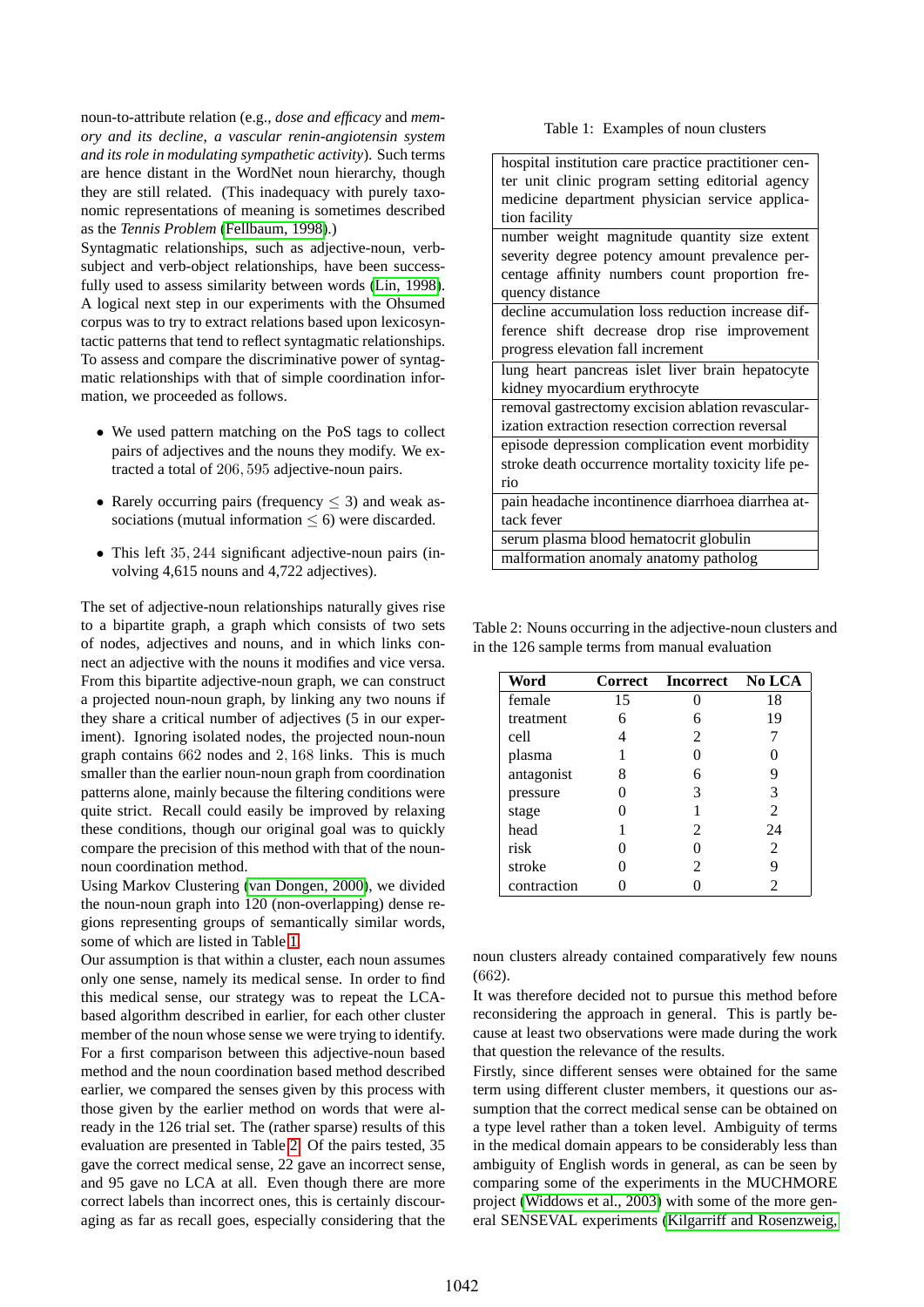[2000\)](#page-5-18). However, it is not negligible, and so far our experiments have not reflected this.

Secondly, some of the clusters seem to be semantically coherent, but not really taxonomic enough to correspond well with the WordNet hierarchy. For example, consider the cluster

*episode depression complication event morbidity stroke death occurrence mortality toxicity life period*

Most of the terms are (arguably) about some medical event, some kind medical event, or a condition that a patient may or may not experience (some of the terms clearly correspond to what genetic epidemiologists would call a *phenotype* [\(Haines and Pericak-Vance, 1993,](#page-5-19) p. 53)). However, this intuitive cluster is certainly too fuzzy or contextual to correspond to any particular branch of the Word-Net noun hierarchy. The process of combining two syntagmatic adjective-noun relationships in the hope of obtaining a paradigmatic relationship, because our evaluation is based upon paradigmatic relationships, may be overlooking the more subtle opportunities of the situation, in the hope of finding something that we have more experience in evaluating.

## **4.1. Adjective clusters**

Some of the adjective clusters obtained using our method were also of interest, and a selection is presented in Table [3.](#page-4-0) Some of the larger clusters appear to be diverse groups of adjectives that can be used to modify people or diseases. However, some of the smaller groups are quite specific, and refer to fairly tight clusters of similar medical concepts, for example, the cluster

## *medial lateral posterior anterior*

of terms that that describe anatomical positions. Many of the clusters comprising just 2 members are in fact antonyms, and would perhaps stand up well to a comparison with the antonym organization of modifiers in WordNet [\(Miller, 1998b\)](#page-5-20).

## **5. Further Work**

There are clearly many directions in which this work could be taken, some of which we intend to pursue. These areas include the following.

## **Enhanced preprocessing**

Many medical terms are not single words, but complex nounphrases. In these cases, it is sometimes (though not always) possible to infer something about the semantics of a term from its constituents. This hypothesis was tested in some detail by [Baldwin et al. \(2003\)](#page-5-21), using a distributional technique (latent semantic analysis) to try to determine when a complex term could be regarded as a hyponym of its syntactic head. In the medical domain, this hypothesis may be more regularly valid, since non-compositional idioms are presumably rarer in scientific writing. (Alternatively, this hypothesis could be a red herring.)

At the very least, it would be worthwhile to add some nounphrase chunking operation to our preprocessing step, and to <span id="page-4-0"></span>Table 3: Examples of adjective clusters

| young affected female elderly healthy white black    |  |  |  |  |
|------------------------------------------------------|--|--|--|--|
| obese nondiabetic hypertensive diabetic asymp-       |  |  |  |  |
| tomatic risk                                         |  |  |  |  |
| acute fatal severe mild moderate recurrent id-       |  |  |  |  |
| iopathic chronic threatening persistent important    |  |  |  |  |
| critical key distinct main major potential specific  |  |  |  |  |
| minor                                                |  |  |  |  |
| intact murine recombinant human bovine normal        |  |  |  |  |
| mutant fetal abnormal                                |  |  |  |  |
| substantial considerable relative similar great lim- |  |  |  |  |
| ited equal variable comparable                       |  |  |  |  |
| percent total free high average low elevated me-     |  |  |  |  |
| dian                                                 |  |  |  |  |
| medial lateral posterior anterior                    |  |  |  |  |
| bacterial microbial viral                            |  |  |  |  |
| external internal                                    |  |  |  |  |
| routine serial                                       |  |  |  |  |
| malignant benign                                     |  |  |  |  |
| neonatal newborn                                     |  |  |  |  |
| bilateral unilateral                                 |  |  |  |  |
| dominant recessive                                   |  |  |  |  |

repeat our experiments using nounphrases and similar extracted complex terms as well as just words.

## **Alternative extraction patterns**

As well as noun coordinations and adjective-noun patterns, verbal patterns should be considered. The result will be a complex graph structure with (at least) nouns, verbs and adjectives as nodes, and labelled links. Such a semantic model will complement more distributional and probabilistic techniques such as latent semantic analysis and n-gram modelling. In the long term, we hope to provide an empirical semantic complement to purely statistical language models.

## **Adaptation to other domains and languages**

While our work has focussed on the English language and the medical domain, we have deliberately operated with the goal of keeping our linguistic assumptions comparatively simple. For any language with suitable part-ofspeech tagged corpus material, it is not difficult to define and use basic lexicosyntactic patterns. Once relationships have been extracted and built into a mathematical model such as a graph, the subsequent combinatoric analysis is language-independent.

This is not to say that our methods will work automatically in other domains and languages, but it does imply that it will comparatively easy to test them in other situations.

## **Distributed publication**

Our results are clearly not yet mature enough to be considered as a trustworthy automatic adaptation of WordNet. However, the trend is going gradually in this direction, not only for economic, but for engineering reasons. As semantic technology matures, part of its value will depend on the